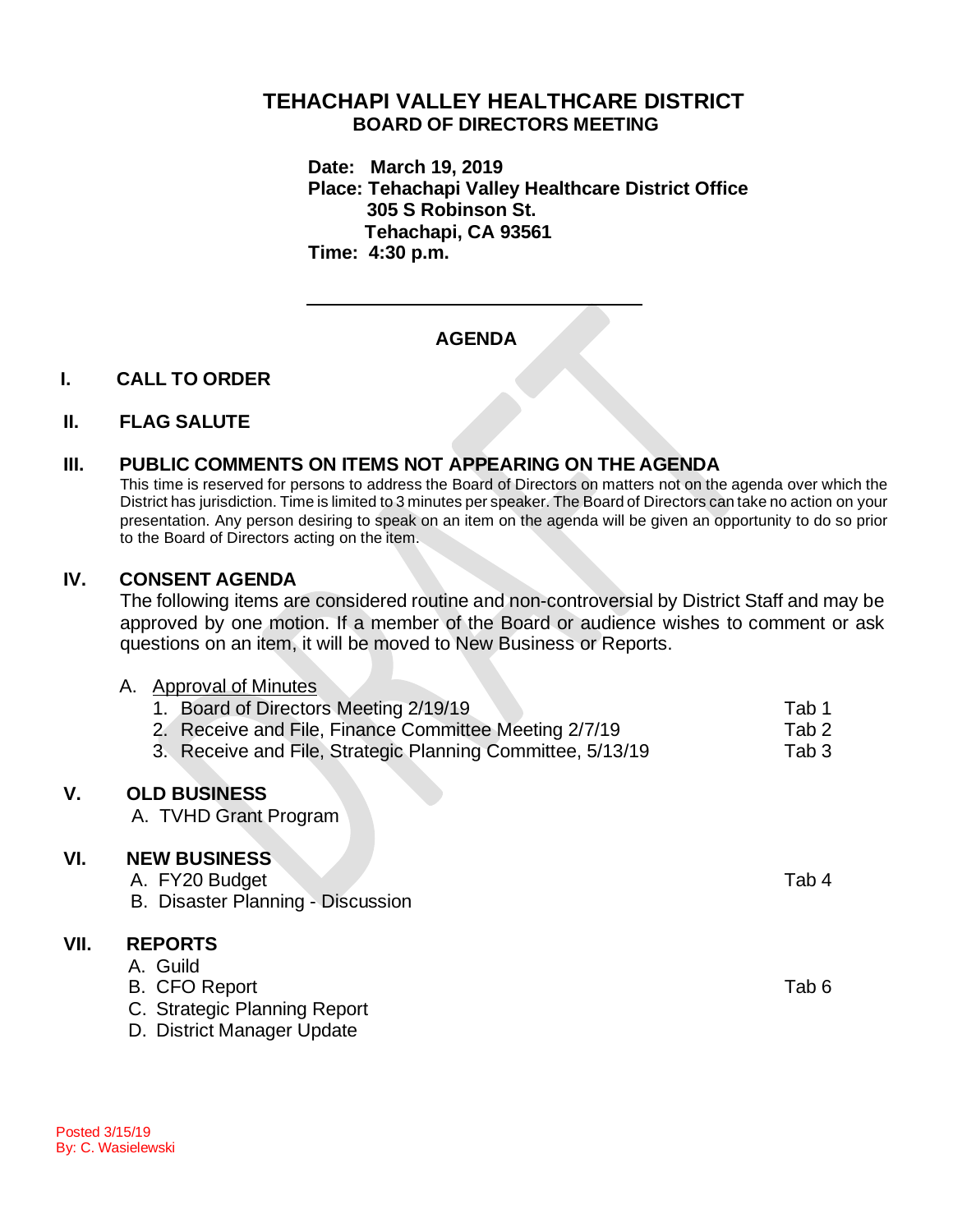## **VIII. BOARD COMMENTS ON ITEMS NOT APPEARING ON THE AGENDA**

## **IX. ADJOURNMENT**

### **NOTICE TO THE PUBLIC**

#### **PUBLIC COMMENT PERIOD FOR REGULAR MEETINGS**

Members of the public may comment on any item on the agenda before the Board takes action on it. The public may also comment on items of interest to the public that is within the subject matter jurisdiction of the Board; provided, however, the Board may not take action on any item not appearing on the agenda unless the action is otherwise authorized by law. Any person addressing the Board will be limited to a maximum of three (3) minutes so that all interested parties have an opportunity to speak.

#### **COPIES OF PUBLIC RECORDS**

All writings, materials, and information provided to the Board for their consideration relating to any open session agenda item of the meeting are available for public inspection and copying during regular business hours at the Administration Office of the District at 116 W E St., Tehachapi, California.

#### **COMPLIANCE WITH ADA**

This agenda shall be made available upon request in alternative formats to persons with a disability, as required by the Americans with Disabilities Act of 1990 (42 U.S.C. § 12132) and the Ralph M. Brown Act (Cal. Gov't Cod. § 54954.2). Persons requesting a disability related modification or accommodation in order to participate in the meeting, should contact the Executive Office during regular business hours by phone at 661-750-4848, or in person at the District's Administrative Office at 116 W E St., Tehachapi, California.